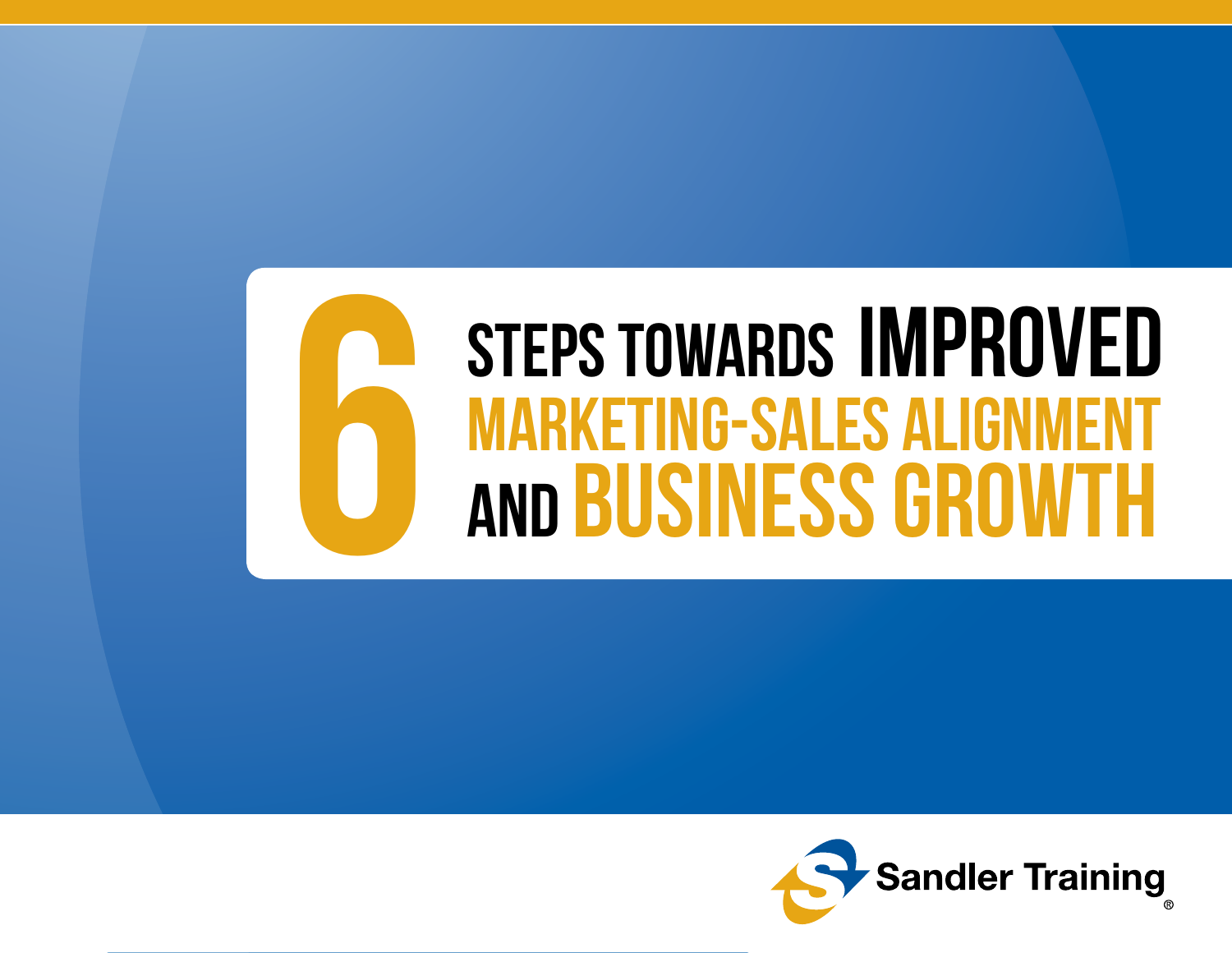#### **Here are a few steps you can take to help your marketing and sales professionals work better together for a smoother customer experience and to improve company returns.**

Sales and marketing teams often seem to be locked in an endless battle over leads, tactics and responsibility. Not only does this misalignment result in stress, but it also can tremendously impact the organization's bottom line. B2B companies that have these disagreements are losing an average of 10 percent or more of their revenue every year. Conversely, organizations that figure out how to work together see great returns for their efforts. In fact, companies can see 36 percent higher customer retention and 38 percent higher sales-win rates.

The marketing versus sales conflict largely originates from the rapidly changing business world. Social media and modern technology have changed how consumers interact with businesses. Some studies show, almost 60 percent of the buying process takes place before a lead contacts the business. Marketing departments can now engage prospects in conversations, and sales departments can market themselves on social media. The lines have officially been blurred.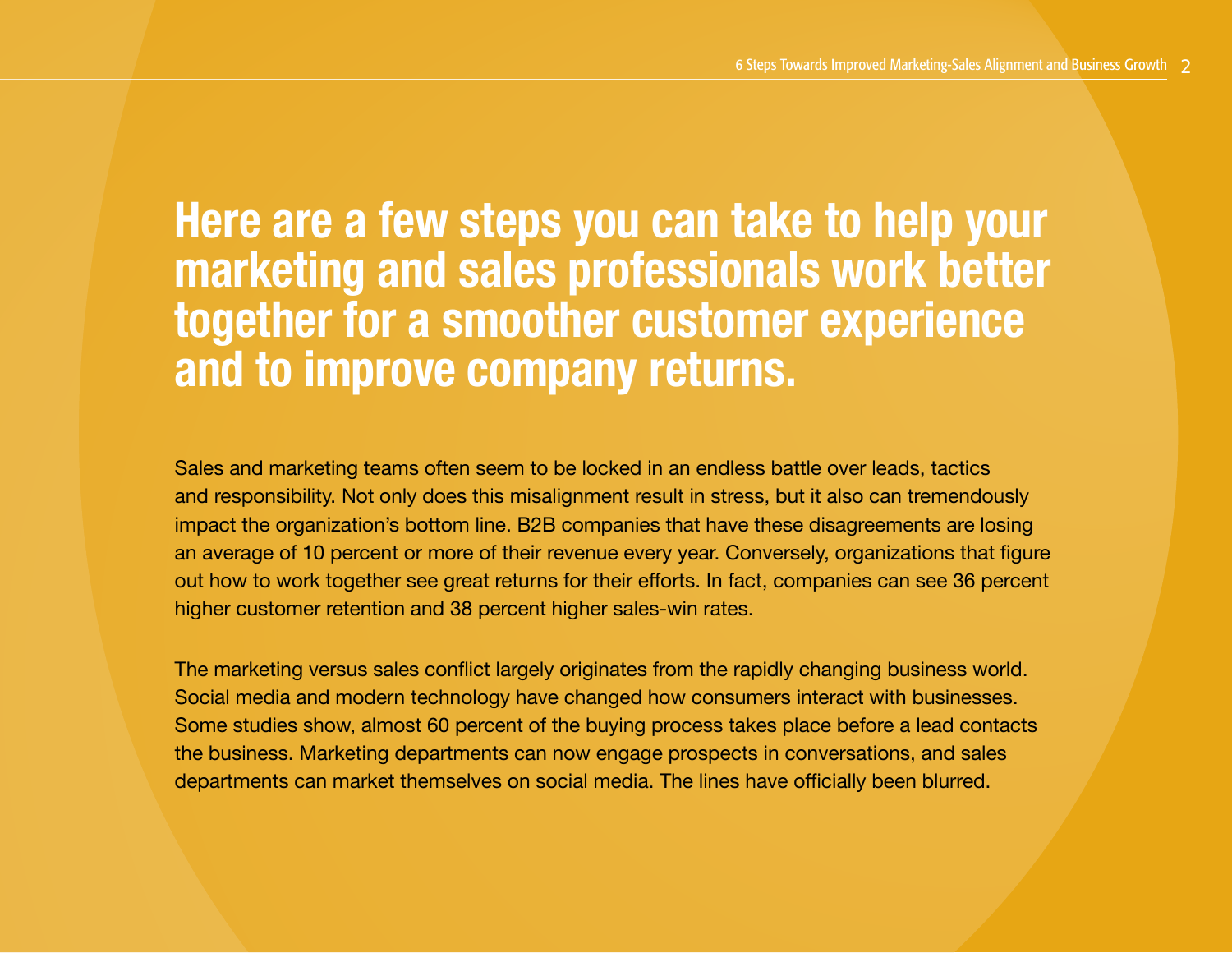# **1. Define your ideal client.**

Most disagreements between sales and marketing stem from a misunderstanding of who the ideal client is and what the core message to them should be. Start with the creation of ideal client personas— a description of the main customers which you are both targeting.

> Begin by looking at the existing customers and identifying common characteristics. Group them into a few categories based on criteria such as their role within their company, the size of their company and their pain points. The more precise the description, the easier it will be to develop marketing materials and sales pitches oriented towards them. Salespeople will also more easily understand their buyer's journey and what will encourage them to move through the funnel.

Taking the time to complete this step will not only help get sales and marketing personnel on the same page, but it will also help you improve the efficiency of the organization. The teams will spend less time sending out their message to anyone who will listen and more time improving their pitch for those genuinely interested.

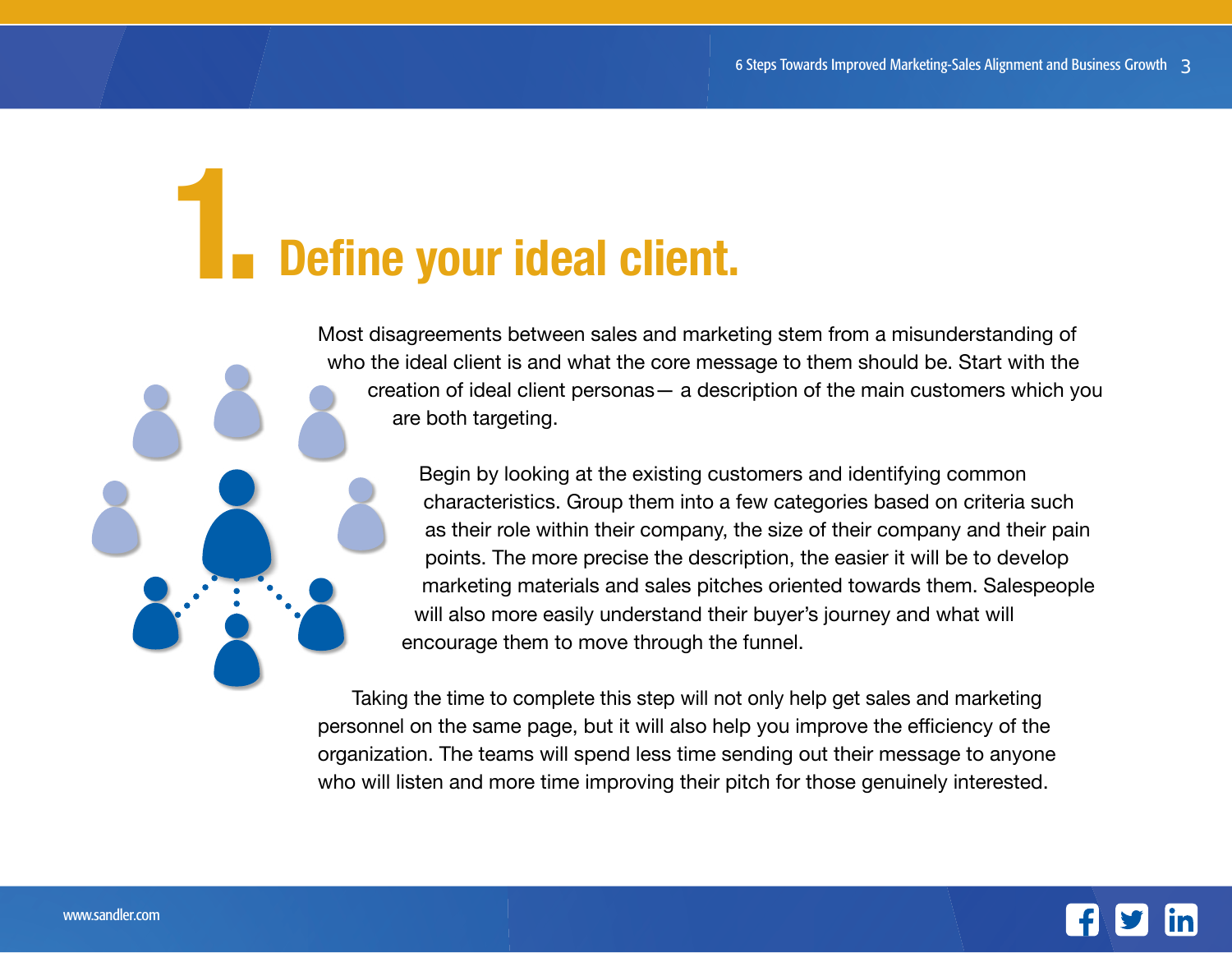#### **Agree on what makes a sales-ready qualified lead. 2.**

For similar reasons as above, it is also important for everyone on the sales and marketing teams to have a common understanding of what prospects are worth meeting with and discussing the products personally. Some people might have an interest in your products but do not have a particular use for them now, and thus meeting with them would be a waste of time and resources.

At Sandler Training, we recommend qualifying prospects based on need, budget and decision-making process. A common understanding of what a sales-ready lead actually is will help both groups work together more efficiently to pinpoint the most profitable leads.

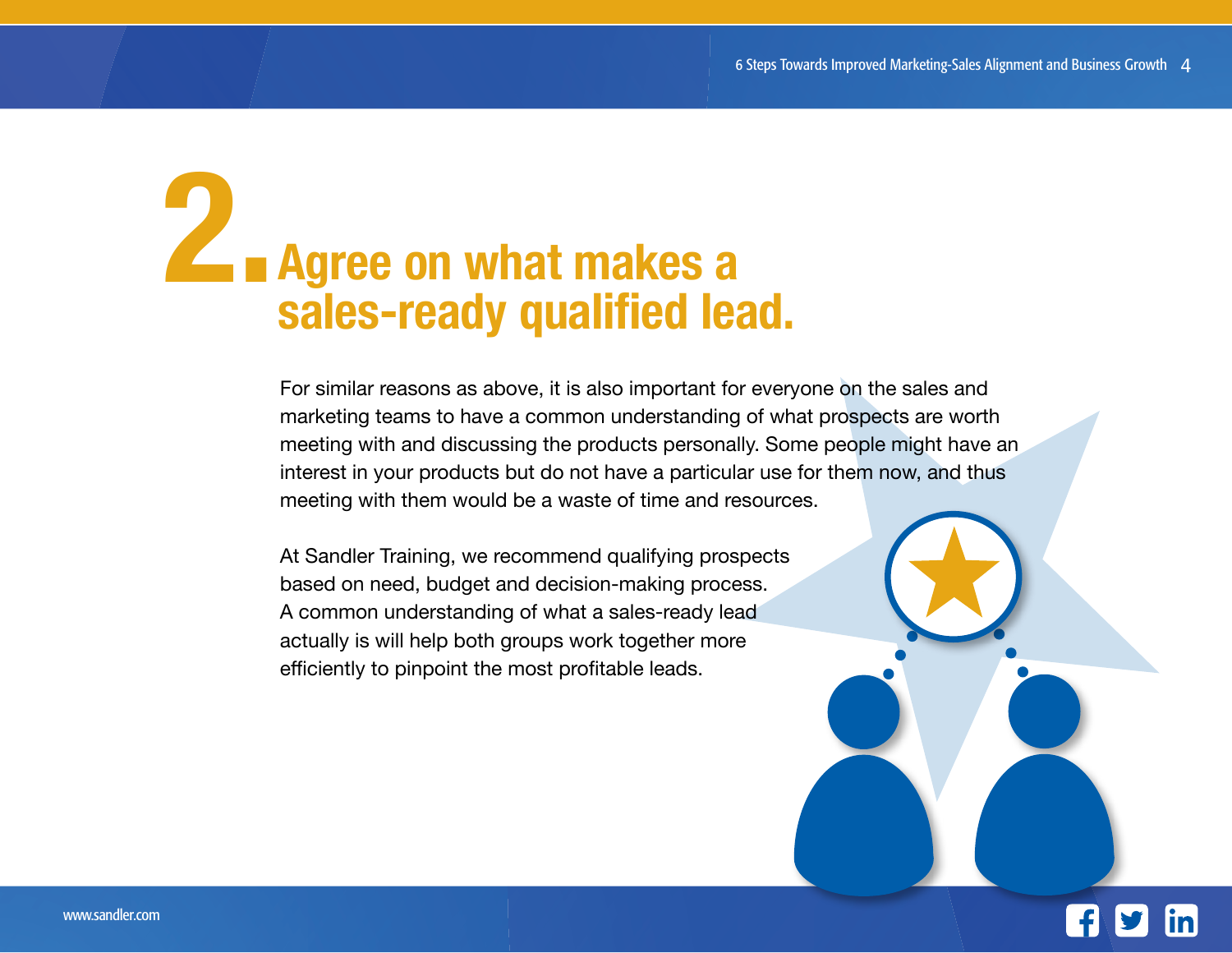### **Know who owns the relationship and controls the conversation. 3.**

As the leads pass into the hands of the sales team, it is important to know that sales should control the conversation with the prospect. The sales team should have clearly defined sales process, be able to ask the right questions, and provide the right information when it comes time to present. Your marketing process should present the sales person as an expert consultant.

Remember, today's buyers are coming to the conversation already well educated about their needs and the options available to satisfy them. However, salespeople are still the professionals, and prospects are the amateurs. You need to be able to meet them where they are and work with them to design an ideal solution. The job of sales is to guide the buyer's discovery process and help them make the best decision.

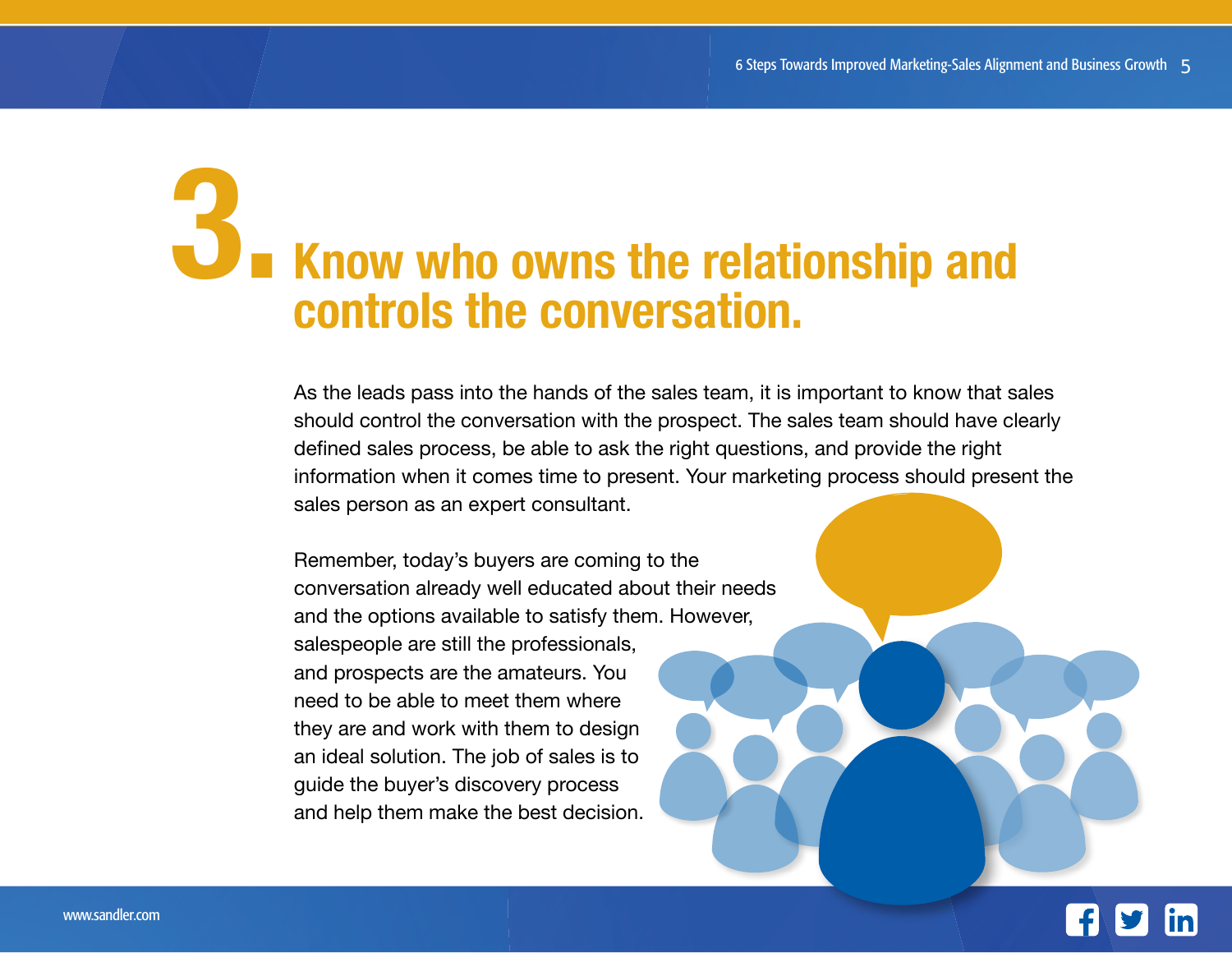## **Agree on the follow-up steps and hold each other accountable for doing them. 4.**

Once a lead has been passed over to the sales team, there should also be a common understanding on the steps that will be taken to convert the prospect. It is easy for marketing teams to blame sales teams for losing hot leads by not following through, while the sales team blames the marketing team for not passing along leads that are ready to buy.

Marketing can make the sales team's job much easier. Concrete steps, such as how quickly the prospect will be contacted, how many times, and in what formats can help alleviate any worries about leads being lost through neglect. Also, the greater the insight the sales team has about the prospect and the more prepared they are for the meeting, the smoother and more successful the interaction will be. Create templates for follow up and send conversation starters as well as contact information.

The sales team's job is to qualify or disqualify the prospect and provide feedback for marketing. If the lead is qualified, they should report back and pursue the sale. If the lead is disqualified, they should cease all efforts, and return the lead to marketing for more nurturing. Closing the loop on sales leads allows the company to improve its marketing.

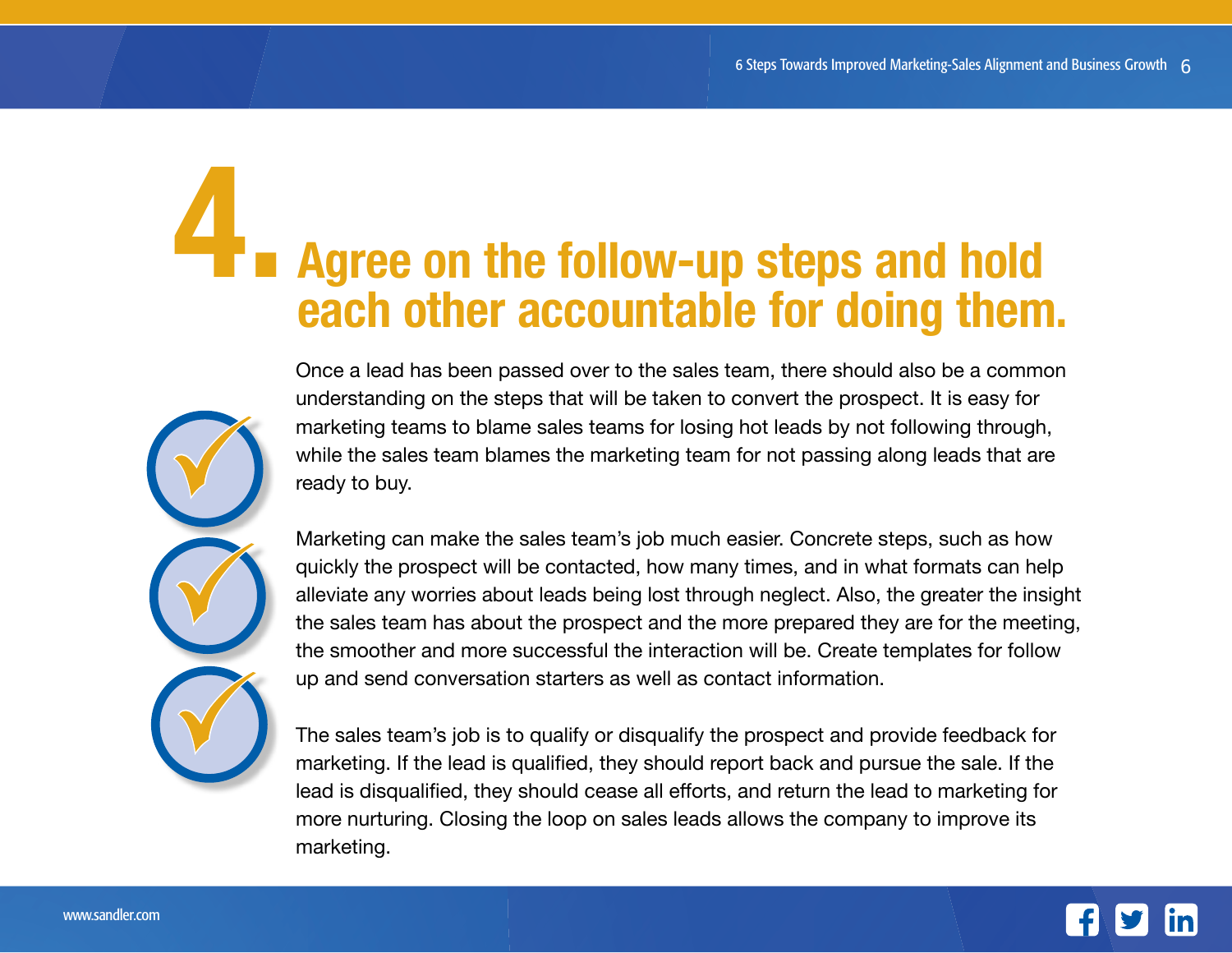## **Marketing should be liked. Sales should be respected. 5.**

It's marketing's job to attract leads, talk up the features and benefits, and generate interest. Once you have the opportunity to have a personal conversation with a prospect, it is important to not shy away from the hard questions. The sales person's job is to better understand the pain points and needs of the customers and get commitments. Tough questions just might be needed to uncover information that leads to a sale.

You can also use questions to help establish your expertise with the client. Marketing can educate prospects by teaching them. Sales should educate prospects by guiding

them to the answers with interesting questions, so they discover your value and your solution on their own. As they answer questions, be ready with second and third level questions that they haven't thought of yet.



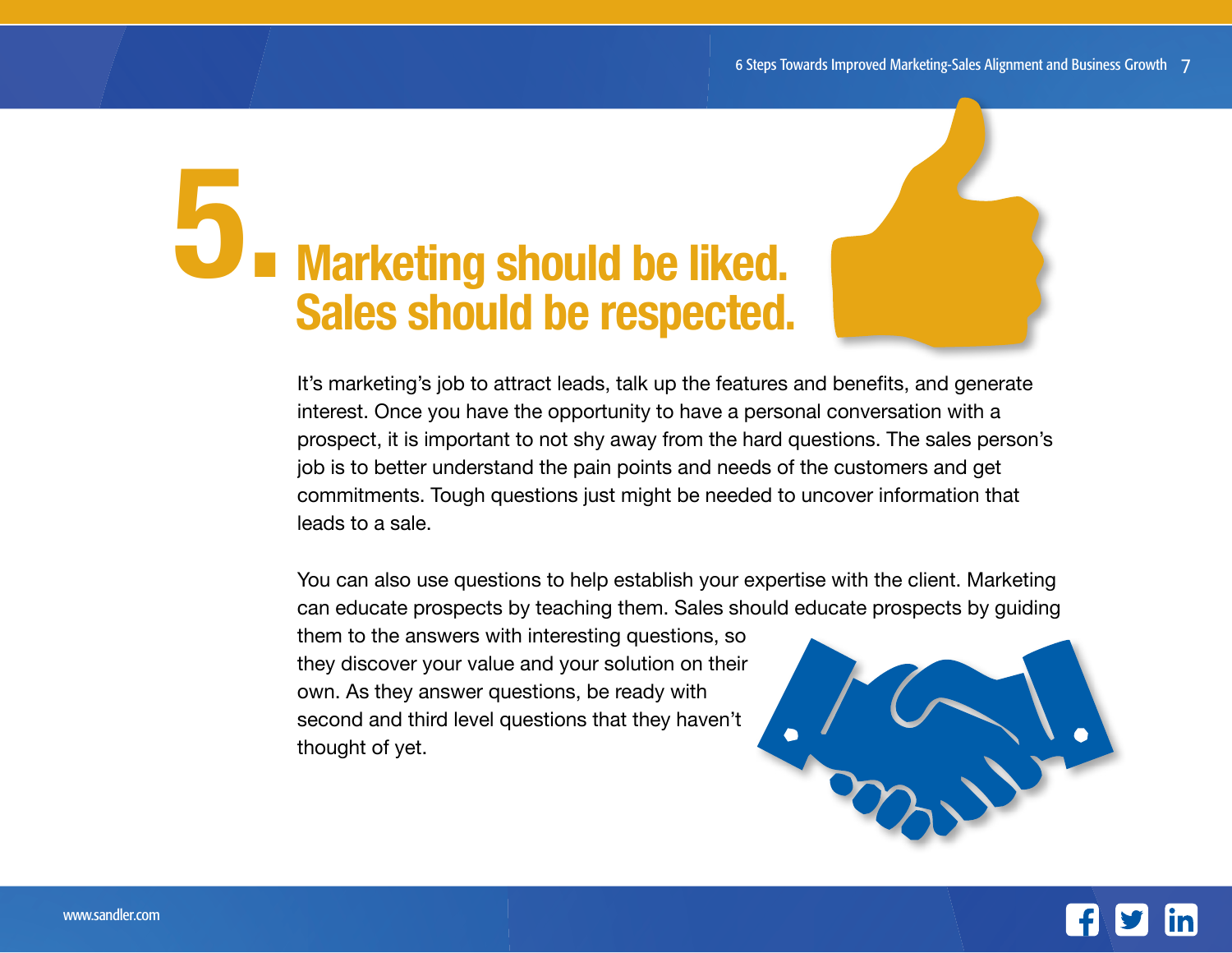#### **Plan presentations wisely based around customer needs. 6.**

When you finally find yourself in front of a qualified prospect, you should have a very clear idea of exactly what the customer needs and how your products address those needs. This should not be just a superficial knowledge, but a deep understanding based upon the marketing and sales relationship.

Use these insights to create presentations and proposals based upon what really matters to the prospect. This will make the presentations more effective and it will prove to your prospect that you have been listening. The best presentations or proposals solve the customer's needs, within their budget, and according to their priorities and decision-making process. Don't waste your time or theirs by guessing what is important. Find out the critical information to this decision and plan accordingly.

Creating an atmosphere of cooperation and a business development process for your sales and marketing teams to work together can be an enormous asset to your organization. Evaluate your practices and how they align with the steps listed above. Help your business thrive by improving communication, coordination and efficiency and see what a difference they can make on your business development efforts.